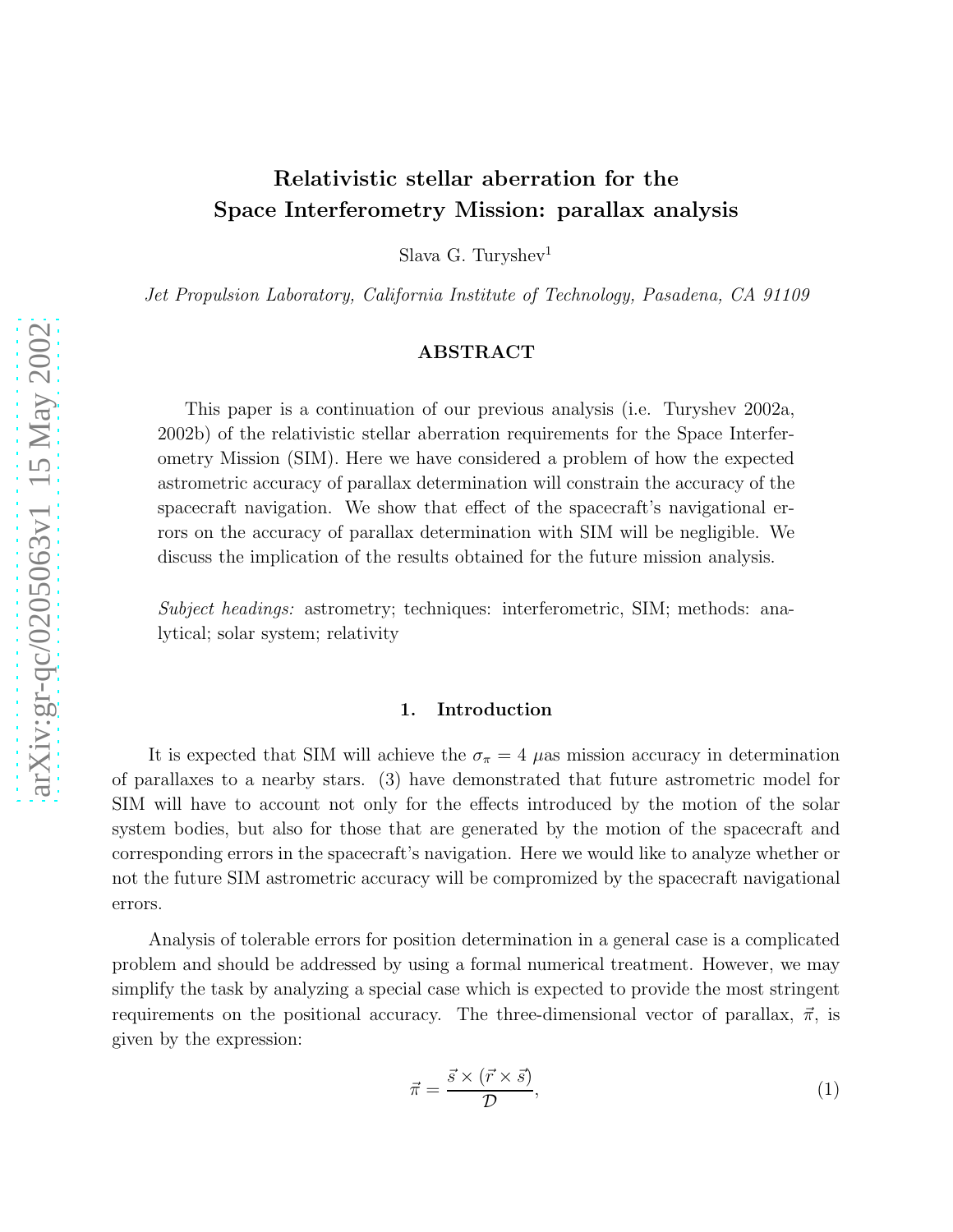where  $\vec{s}$  and  $\vec{D}$  is the direction and distance to the observed source correspondingly; and  $\vec{r}$ is the barycentric position of the observer. The overall three-dimensional geometry of the problem presented in Figure 1. The involved vectors may be given in the spherical coordinate system by their magnitudes and two corresponding sky-angles:

$$
\vec{s} = (\cos \alpha \cos \delta, \sin \alpha \cos \delta, \sin \delta), \n\vec{r} = r(\cos \lambda \cos \chi, \sin \lambda \cos \chi, \sin \chi).
$$
\n(2)



Fig. 1.— Geometry of the problem.

This parameterization allows one to present the expression  $Eq.(1)$  in the following form:

$$
\vec{\pi} = \frac{r}{\mathcal{D}} \vec{\mathcal{P}},\tag{3}
$$

with vector  $\vec{\mathcal{P}}$  given by

$$
\vec{\mathcal{P}} = \vec{e}_x \left( \sin \alpha \cos^2 \delta \cos \chi \sin(\alpha - \lambda) - \sin \delta \left[ \cos \alpha \cos \delta \sin \chi - \sin \delta \cos \lambda \cos \chi \right] \right) -
$$

$$
- \vec{e}_y \left( \cos \alpha \cos^2 \delta \cos \chi \sin(\alpha - \lambda) + \sin \delta \left[ \sin \alpha \cos \delta \sin \chi - \sin \delta \sin \lambda \cos \chi \right] \right) +
$$

$$
+ \vec{e}_z \left( \cos^2 \delta \sin \chi - \sin \delta \cos \delta \cos \chi \cos(\alpha - \lambda) \right). \tag{4}
$$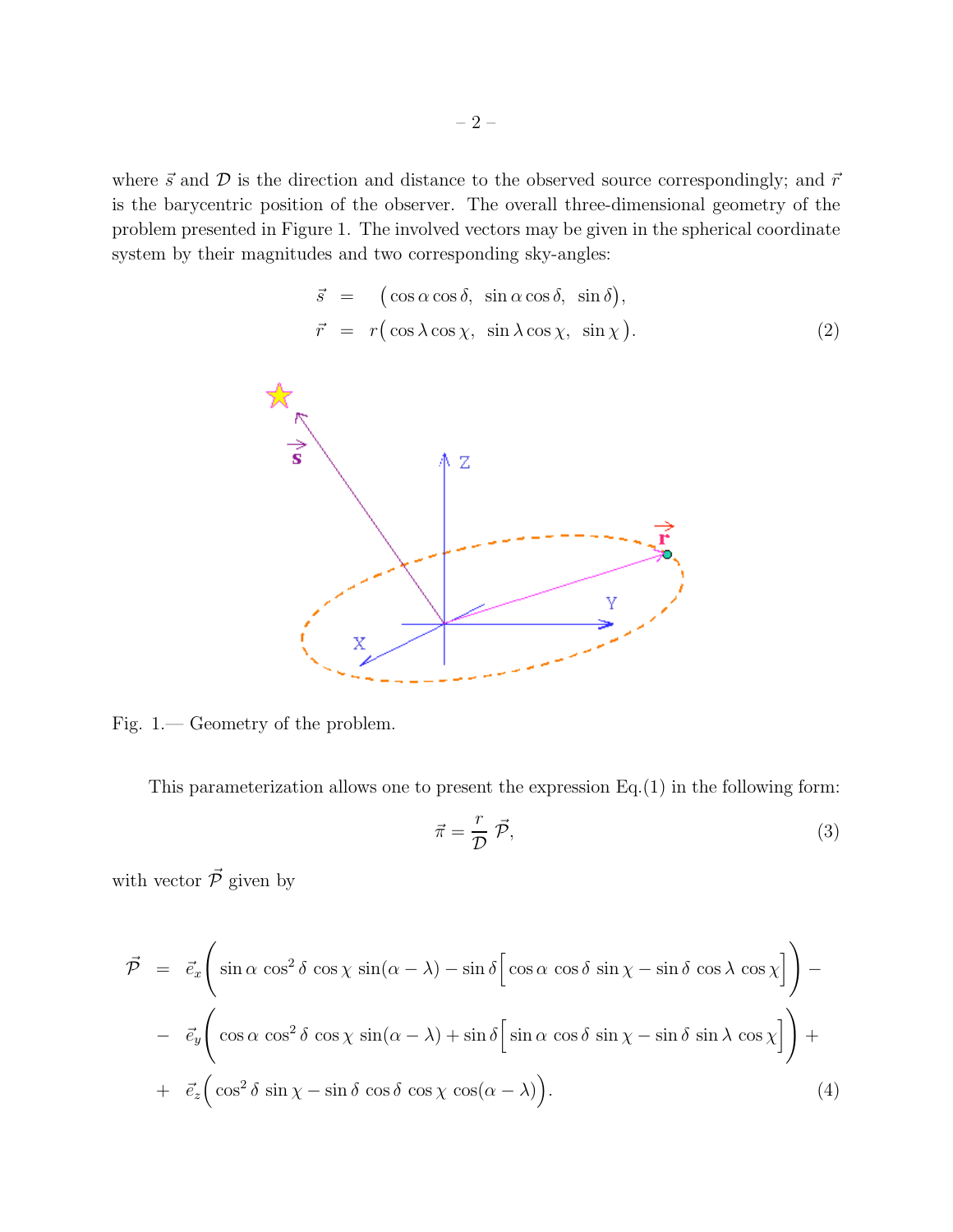#### 2. Covariance matrix

The expressions Eqs.(3)-(4) may now be used to answer the question - how the positional errors  $\sigma_r$ ,  $\sigma_\lambda$ ,  $\sigma_\chi$  will affect the accuracy of parallax determination,  $\sigma_\pi$ . To do this one needs to take the first order variations of the right-hand side of the expression (3) with respect to positional errors  $\delta r$ ,  $\delta \lambda$  and  $\delta \chi$ . The goal here is to present the obtained result in the form:

$$
(\delta \vec{\pi})^2 = \left(\frac{\delta r}{\mathcal{D}}\right)^2 \vec{\mathcal{P}}^2 + \frac{r^2}{\mathcal{D}^2} (\delta \vec{\mathcal{P}})^2 + \frac{2\delta r}{\mathcal{D}} \frac{r}{\mathcal{D}} (\vec{\mathcal{P}} \cdot \delta \vec{\mathcal{P}}). \tag{5}
$$

This expression is quite difficult for analytical description in a general case, however, for the purposes of present study, it may be significantly simplified. To do this, we assume that motion of the spacecraft is almost in the plane of ecliptic, thus  $\chi \sim 0$ , but  $\delta \chi \neq 0$ . We will not go into the lengthy derivations, but will present here only the final results for this algebraic exercise:

$$
\vec{\mathcal{P}}^2 = 1 - \cos^2 \delta \cos^2(\alpha - \lambda),
$$
  
\n
$$
(\delta \vec{\mathcal{P}})^2 = \delta \lambda^2 \left[ 1 - \cos^2 \delta \sin^2(\alpha - \lambda) \right] + \delta \chi^2 \cos^2 \delta - \delta \chi \delta \lambda \sin 2\delta \sin(\alpha - \lambda)
$$
  
\n
$$
(\vec{\mathcal{P}} \cdot \delta \vec{\mathcal{P}}) = \delta \lambda \cos^2 \delta \sin(\alpha - \lambda) \cos(\alpha - \lambda) - \delta \chi \sin^3 \delta \cos \delta \cos(\alpha - \lambda).
$$
 (6)

Assuming that the errors  $\delta r$ ,  $\delta \lambda$  and  $\delta \chi$  are normally distributed and uncorrelated, one may average the obtained expressions over the period of the spacecraft's barycentric orbit. To further simplify the analysis we will assume that the orbit is circular. The latitude argument for circular motion coincides with the mean anomaly, e.q.  $\lambda = n t$ , where  $n = \frac{2\pi}{T}$  $\frac{2\pi}{T}$  and T is the period of orbital motion of the spacecraft. As a result, one obtains the expression for contribution of the navigational errors to the accuracy of parallax determination:

$$
\sigma_{\pi}^2 = \frac{\sigma_r^2}{\mathcal{D}^2} \frac{1}{2} (1 + \sin^2 \delta) + \frac{r^2}{\mathcal{D}^2} \left[ \frac{\sigma_\lambda^2}{2} (1 + \sin^2 \delta) + \sigma_\chi^2 \cos^2 \delta \right]. \tag{7}
$$

#### 3. Obtained results and conclusions

The obtained expression represents the error in parallax determination depending on the accuracy of SIM navigation. We have considered the motion of the spacecraft almost in the plane of ecliptic. The three terms on the right-hand side of the expression (7) represent the contributions of the radial,  $\sigma_r$  and tangential,  $\sigma_\lambda, \sigma_\chi$ , positional errors. The obtained expression valid for any source, but depends only on  $\delta$  - the declination angle of the source's position. One may see that positional errors are most influencing determination of parallax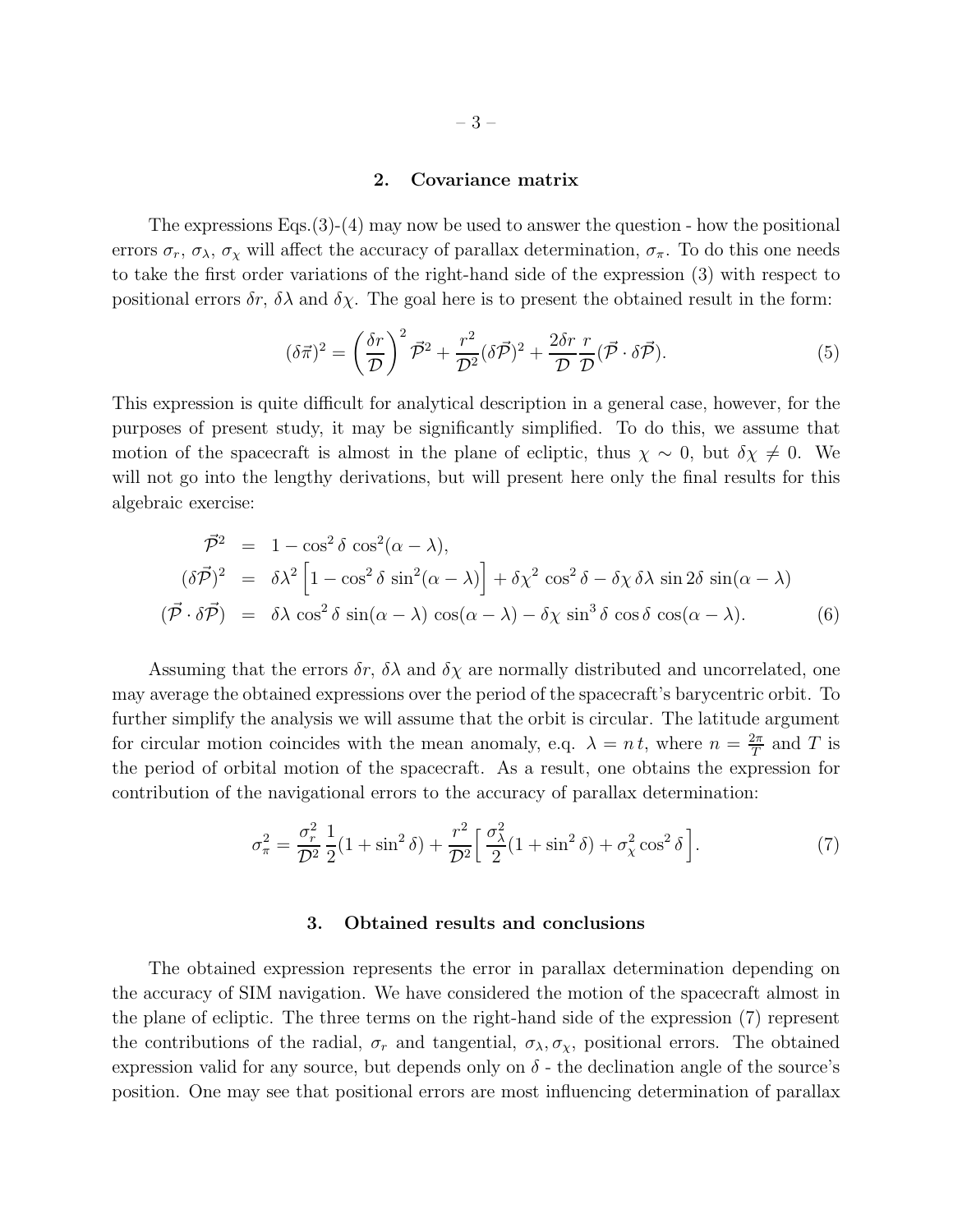for the case when the source is near the poles, or  $\delta \sim \pm \frac{\pi}{2}$ . Thus, leading us to the final expression:

$$
\sigma_{\pi}^2 = \frac{\sigma_r^2}{\mathcal{D}^2} + \frac{r^2 \sigma_\lambda^2}{\mathcal{D}^2}.
$$
\n(8)

The expression Eq.(8) is somewhat familiar and it may be obtained by a much simpler way. However, the second term on the right-hand side of it is very important. This term allows one to quickly obtain the necessary result. Thus, one may show that the tangential error,  $\sigma_{\lambda}$ , is related to the radial one as follows  $\sigma_{\lambda} = \sigma_r/r$ . One may also expect that this longitudinal error in the spacecraft's position will be the same as the error in the spacecraft's velocity sky-angle  $\sigma_{\psi} = \sigma_{\lambda}$ . (3) have shwon that this error was related to the velocity error by  $\sigma_{\psi} = \sigma_{v}/v$ . This is why we may use the following relation  $\sigma_{r}/r = \sigma_{v}/v$  to obtain the maximum error in the SIM's radial distance from the Sun for the entire mission. As a result, this relation suggests that the barycentric distance of the spacecraft during the whole mission should be known with an accuracy equal or better then  $\sigma_r = 20$  km.

Finally, one may obtain the expression for the expected parallax errors induced by the inaccuracies in determination of the SIM's solar system's barycentric position. For example, for a source located at the distance  $\mathcal{D} = k$  pc from the Sun, the corresponding expression reads:

$$
\sigma_{\pi} = \frac{r}{\mathcal{D}} \frac{\sigma_v}{v} = \frac{1.5 \times 10^{13} \text{ cm}}{3 \times 10^{18} \text{ cm}} \frac{4 \text{ mm/s}}{3 \times 10^7 \text{ mm/s}} \frac{10^{12}}{4.85} = \frac{0.1}{k} \quad \mu \text{as.}
$$
 (9)

Thus, provided that the accuracy of the spacecraft's velocity determination (driven by the need to correct for the relativistic stellar aberration) will be at the level of  $\sigma_v = 4$  mm/s, the influence of the spacecraft's barycentric position errors will be negligible for the parallax determination.

The reported research has been done at the Jet Propulsion Laboratory, California Institute of Technology, which is under contract to the National Aeronautic and Space Administration.

#### REFERENCES

Slava G. Turyshev: 2002a, Relativistic Stellar Aberration Requirements for the Space Interferometry Mission. Submitted for publication. May 2002. gr-qc/0205061